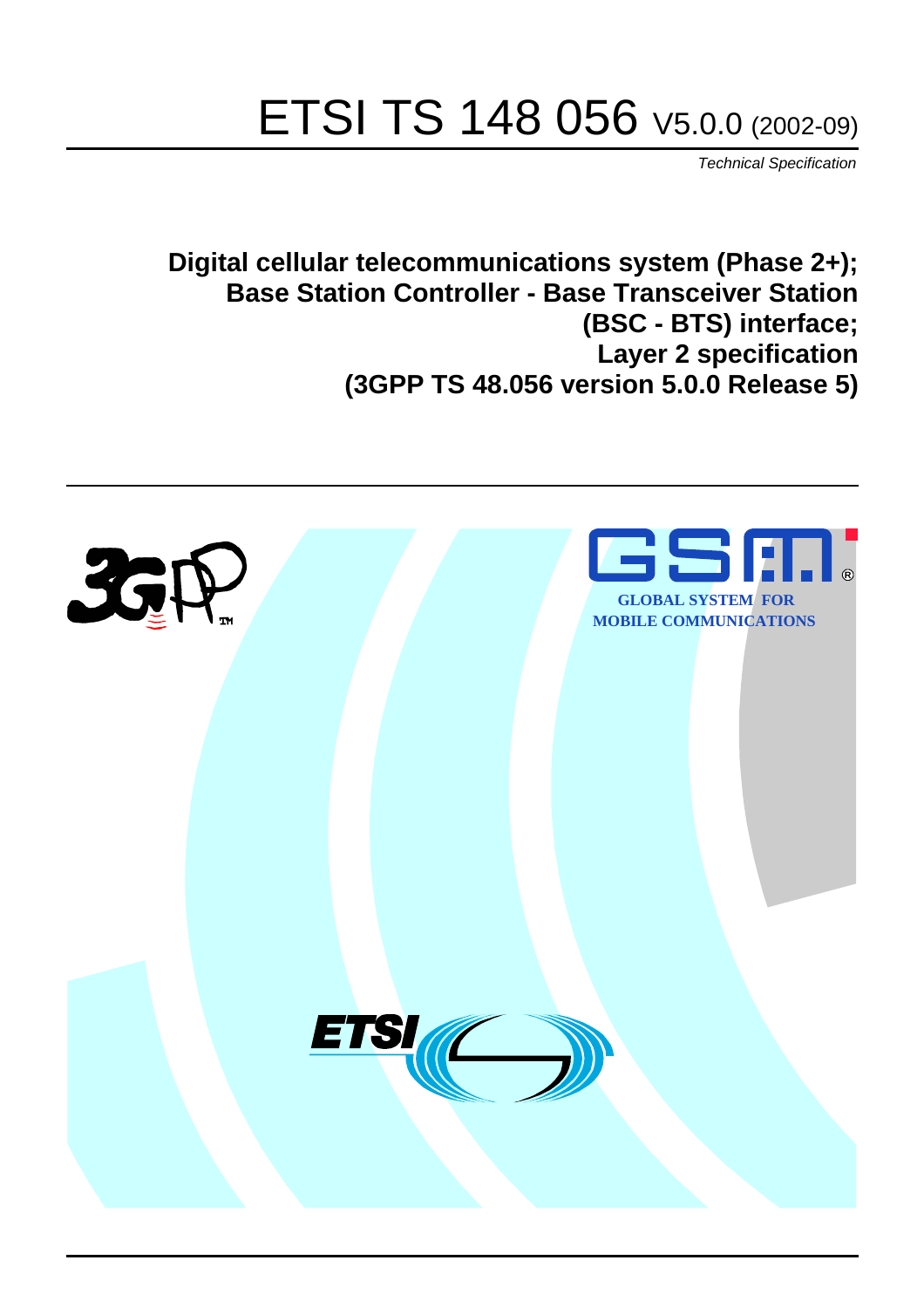Reference RTS/TSGG-0248056v500

> Keywords GSM

#### **ETSI**

#### 650 Route des Lucioles F-06921 Sophia Antipolis Cedex - FRANCE

Tel.: +33 4 92 94 42 00 Fax: +33 4 93 65 47 16

Siret N° 348 623 562 00017 - NAF 742 C Association à but non lucratif enregistrée à la Sous-Préfecture de Grasse (06) N° 7803/88

#### **Important notice**

Individual copies of the present document can be downloaded from: [http://www.etsi.org](http://www.etsi.org/)

The present document may be made available in more than one electronic version or in print. In any case of existing or perceived difference in contents between such versions, the reference version is the Portable Document Format (PDF). In case of dispute, the reference shall be the printing on ETSI printers of the PDF version kept on a specific network drive within ETSI Secretariat.

Users of the present document should be aware that the document may be subject to revision or change of status. Information on the current status of this and other ETSI documents is available at <http://portal.etsi.org/tb/status/status.asp>

> If you find errors in the present document, send your comment to: [editor@etsi.org](mailto:editor@etsi.org)

#### **Copyright Notification**

No part may be reproduced except as authorized by written permission. The copyright and the foregoing restriction extend to reproduction in all media.

> © European Telecommunications Standards Institute 2002. All rights reserved.

**DECT**TM, **PLUGTESTS**TM and **UMTS**TM are Trade Marks of ETSI registered for the benefit of its Members. **TIPHON**TM and the **TIPHON logo** are Trade Marks currently being registered by ETSI for the benefit of its Members. **3GPP**TM is a Trade Mark of ETSI registered for the benefit of its Members and of the 3GPP Organizational Partners.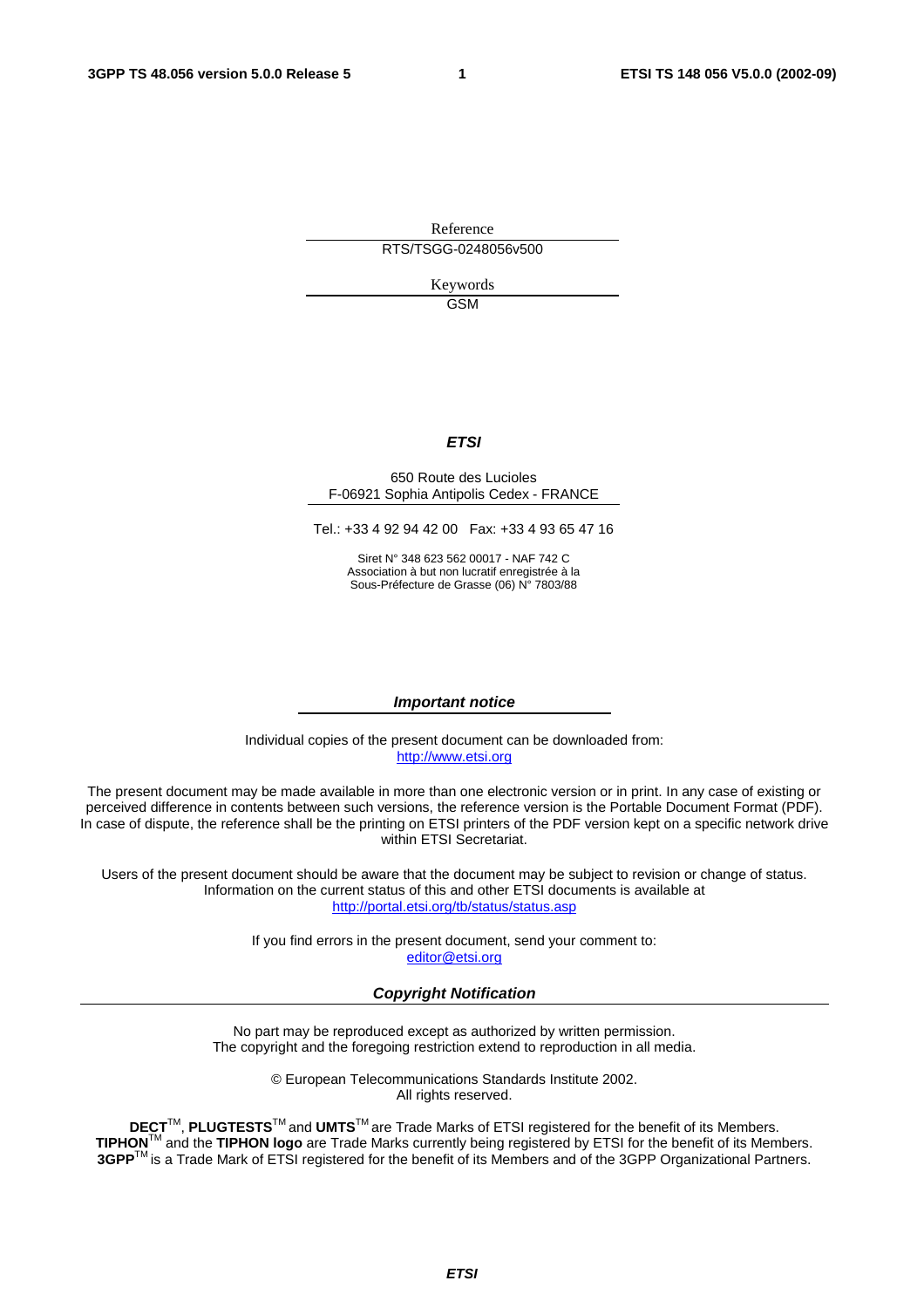# Intellectual Property Rights

IPRs essential or potentially essential to the present document may have been declared to ETSI. The information pertaining to these essential IPRs, if any, is publicly available for **ETSI members and non-members**, and can be found in ETSI SR 000 314: *"Intellectual Property Rights (IPRs); Essential, or potentially Essential, IPRs notified to ETSI in respect of ETSI standards"*, which is available from the ETSI Secretariat. Latest updates are available on the ETSI Web server ([http://webapp.etsi.org/IPR/home.asp\)](http://webapp.etsi.org/IPR/home.asp).

Pursuant to the ETSI IPR Policy, no investigation, including IPR searches, has been carried out by ETSI. No guarantee can be given as to the existence of other IPRs not referenced in ETSI SR 000 314 (or the updates on the ETSI Web server) which are, or may be, or may become, essential to the present document.

# Foreword

This Technical Specification (TS) has been produced by ETSI 3rd Generation Partnership Project (3GPP).

The present document may refer to technical specifications or reports using their 3GPP identities, UMTS identities or GSM identities. These should be interpreted as being references to the corresponding ETSI deliverables.

The cross reference between GSM, UMTS, 3GPP and ETSI identities can be found under [www.etsi.org/key](http://www.etsi.org/key) .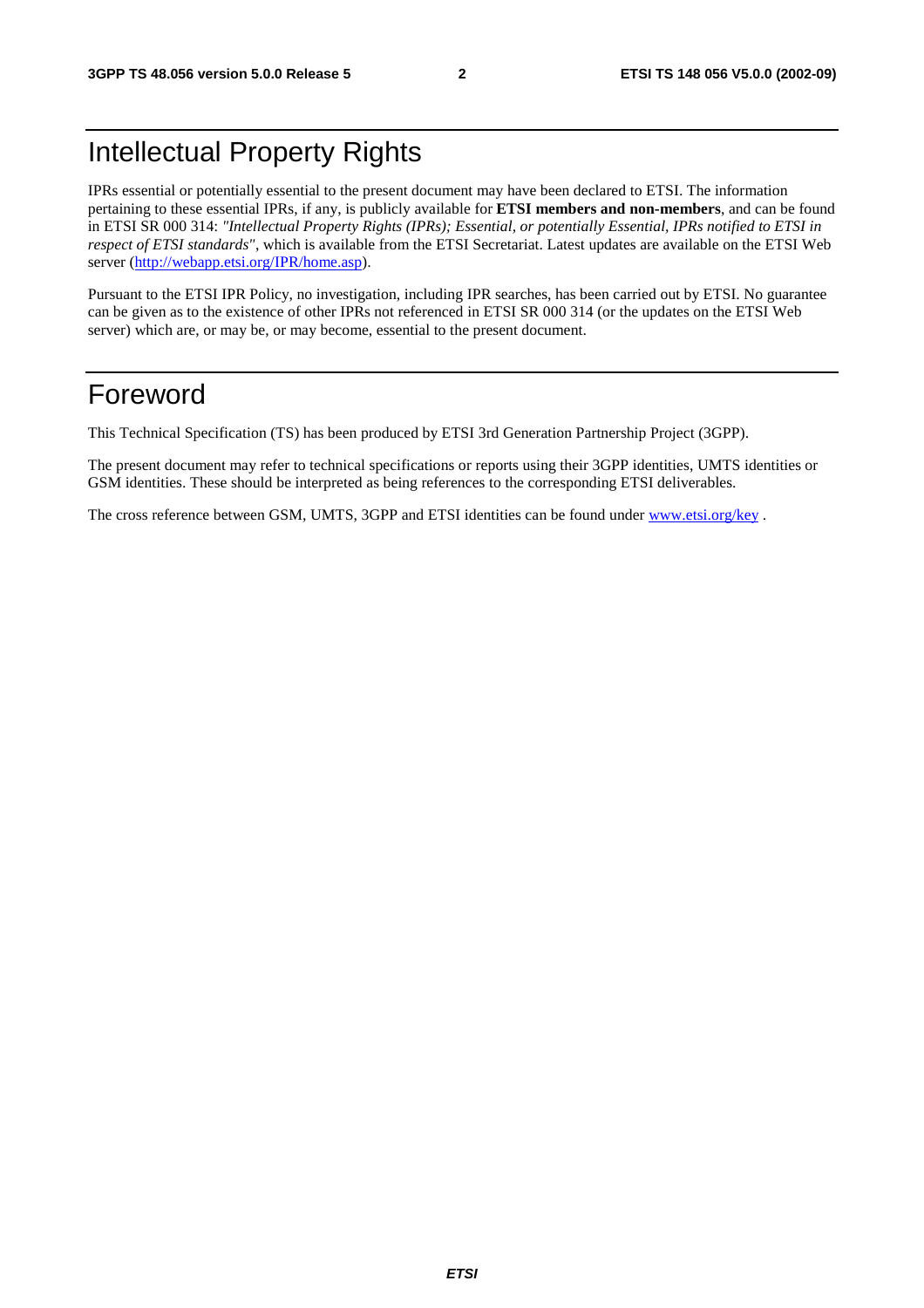#### $\mathbf{3}$

# Contents

|                      | <b>Annex A (informative):</b> |  |  |  |
|----------------------|-------------------------------|--|--|--|
| 6.1.17               |                               |  |  |  |
| 6.1.16               |                               |  |  |  |
| 6.1.15.8             |                               |  |  |  |
| 6.1.15.7             |                               |  |  |  |
| 6.1.15.6             |                               |  |  |  |
| 6.1.15.5             |                               |  |  |  |
| 6.1.15.3<br>6.1.15.4 |                               |  |  |  |
| 6.1.15.2             |                               |  |  |  |
| 6.1.15.1             |                               |  |  |  |
| 6.1.15               |                               |  |  |  |
| 6.1.14               |                               |  |  |  |
| 6.1.13               |                               |  |  |  |
| 6.1.12               |                               |  |  |  |
| 6.1.11.4             |                               |  |  |  |
| 6.1.11.3             |                               |  |  |  |
| 6.1.11.2             |                               |  |  |  |
| 6.1.11.1             |                               |  |  |  |
| 6.1.11               |                               |  |  |  |
| 6.1.9<br>6.1.10      |                               |  |  |  |
| 6.1.8                |                               |  |  |  |
| 6.1.7                |                               |  |  |  |
| 6.1.6                |                               |  |  |  |
| 6.1.5                |                               |  |  |  |
| 6.1.4                |                               |  |  |  |
| 6.1.3                |                               |  |  |  |
| 6.1.2                |                               |  |  |  |
| 6.1.1                |                               |  |  |  |
| 6<br>6.1             |                               |  |  |  |
|                      |                               |  |  |  |
| 5                    |                               |  |  |  |
| 4                    |                               |  |  |  |
| 3                    |                               |  |  |  |
| 2                    |                               |  |  |  |
|                      |                               |  |  |  |
| 1                    |                               |  |  |  |
|                      |                               |  |  |  |
|                      |                               |  |  |  |
|                      |                               |  |  |  |
|                      |                               |  |  |  |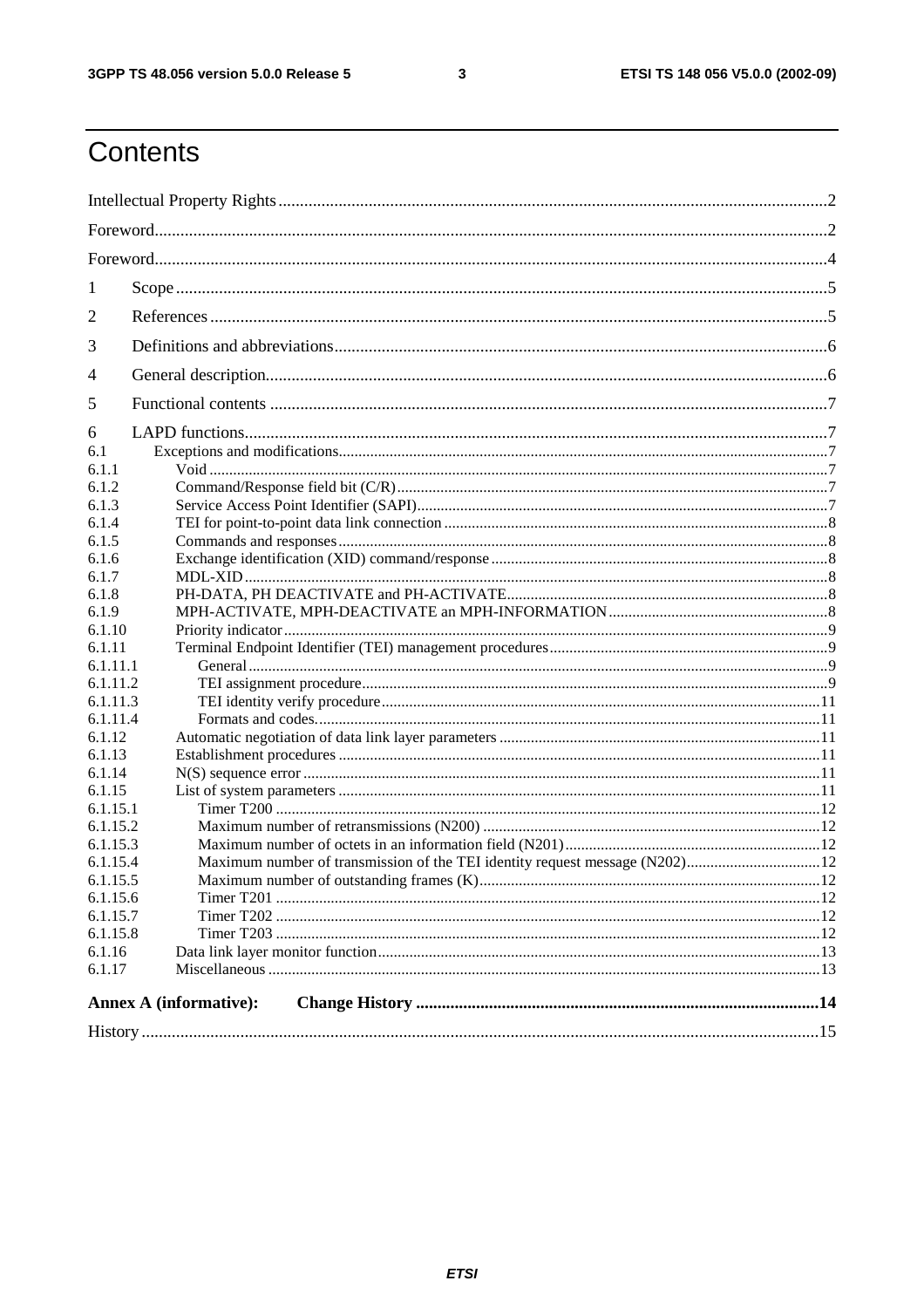# Foreword

This Technical Specification has been produced by the 3<sup>rd</sup> Generation Partnership Project (3GPP).

The contents of the present document are subject to continuing work within the TSG and may change following formal TSG approval. Should the TSG modify the contents of the present document, it will be re-released by the TSG with an identifying change of release date and an increase in version number as follows:

Version x.y.z

where:

- x the first digit:
	- 1 presented to TSG for information;
	- 2 presented to TSG for approval;
	- 3 or greater indicates TSG approved document under change control.
- y the second digit is incremented for all changes of substance, i.e. technical enhancements, corrections, updates, etc.
- z the third digit is incremented when editorial only changes have been incorporated in the document.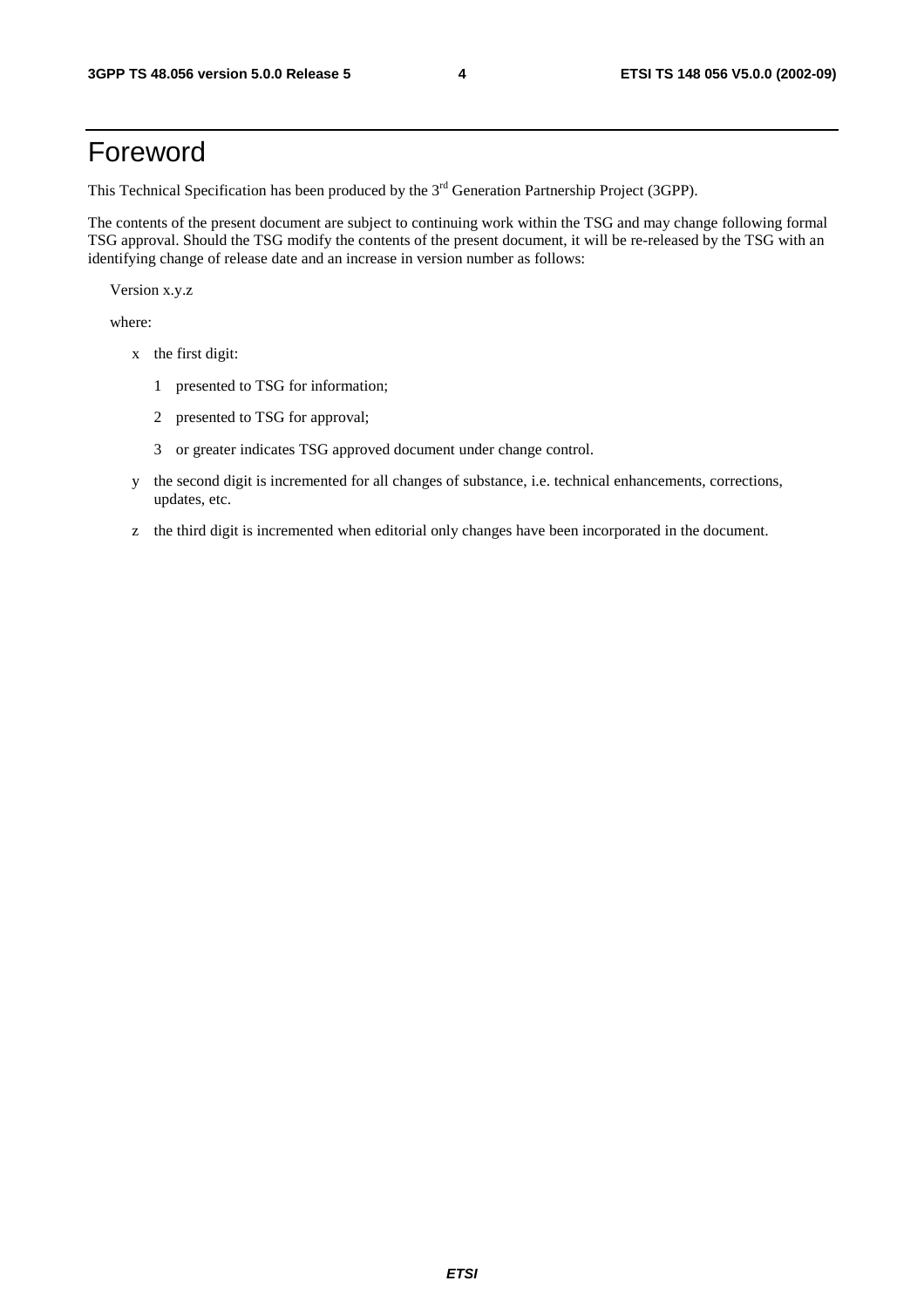# 1 Scope

The present document specifies the link layer used for signalling on the A-bis interface between BSC and BTS. The use and general aspects of the A-bis interface are described in GSM 48.051 and the interface aspects in GSM 48.052.

The Link Access Procedure on the D-channel (LAPD) specification used on the A-bis interface in the GSM PLMN is a subset of the EN 300 125 which in turn has less options than the CCITT Recommendation Q.921.

This description contains first the protocol definitions and second the services provided by the layer 2 to the layer 3.

# 2 References

The following documents contain provisions which, through reference in this text, constitute provisions of the present document.

- References are either specific (identified by date of publication, edition number, version number, etc.) or non-specific.
- For a specific reference, subsequent revisions do not apply.
- For a non-specific reference, the latest version applies. In the case of a reference to a 3GPP document (including a GSM document), a non-specific reference implicitly refers to the latest version of that document *in the same Release as the present document*.
- [1] 3GPP TS 21.905: "Vocabulary for 3GPP Specifications".
- [2] 3GPP TS 48.051: "Base Station Controller Base Transceiver Station (BSC BTS) interface; General aspects".
- [3] 3GPP TS 48.052: "Base Station Controller Base Transceiver Station (BSC BTS) interface; Interface principles".
- [4] Void.
- [5] Void.
- [6] Void.
- [7] Void.
- [8] Void.
- [9] Void.
- [10] **Void.**
- [11] **Void.**
- [12] Void.
- [13] **Void.**
- [14] **Void.**
- [15] Void.
- [16] Void.
- [17] Void.
- [18] Void.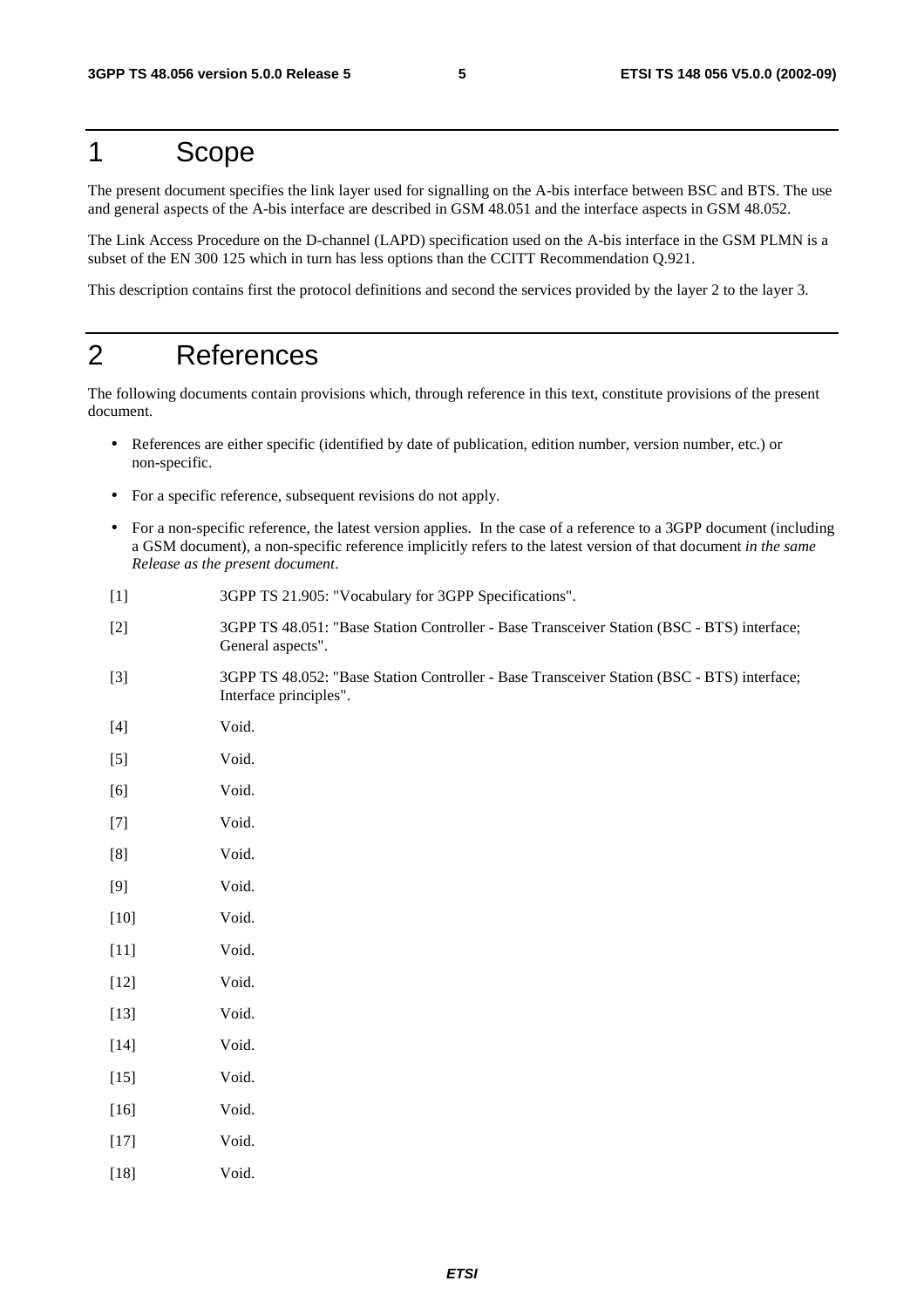- [19] CCITT Recommendation Q.921: "Integrated services digital network (ISDN) user-network interface - Data link layer specification".
- [20] EN 300 125: "Integrated Services Digital Network (ISDN); User-network interface data link layer specification Application of CCITT Recommendations Q.920/I.440 and Q.921/I.441".

# 3 Definitions and abbreviations

Abbreviations used in the present document are listed in 3GPP TS 21.905.

# 4 General description

The following information categories are supported by the procedures of this layer 2 Recommendation:

- signalling (including Short Message Service (SMS) information);
- operation and maintenance;
- layer 2 management.

For each of these categories the BSC may have one or more layer 2 links to every TRX and BCF.

The signalling links over the A-bis interface are addressed to the different units by Terminal Endpoint Identifiers (TEI).

The same unit will normally have more than one functional entity. The logical links between different functional entities are identified by functional addresses, the Service Access Points Identifier (SAPI).

Figure 1 shows the architectural model with different layer 2 links.

A number of logical links may be multiplexed on each physical link. The same layer 2 logical link may not be distributed over more than one physical link.



**Figure 1: An example of Logical Layer 2 links supported by three permanent and one semipermanent links**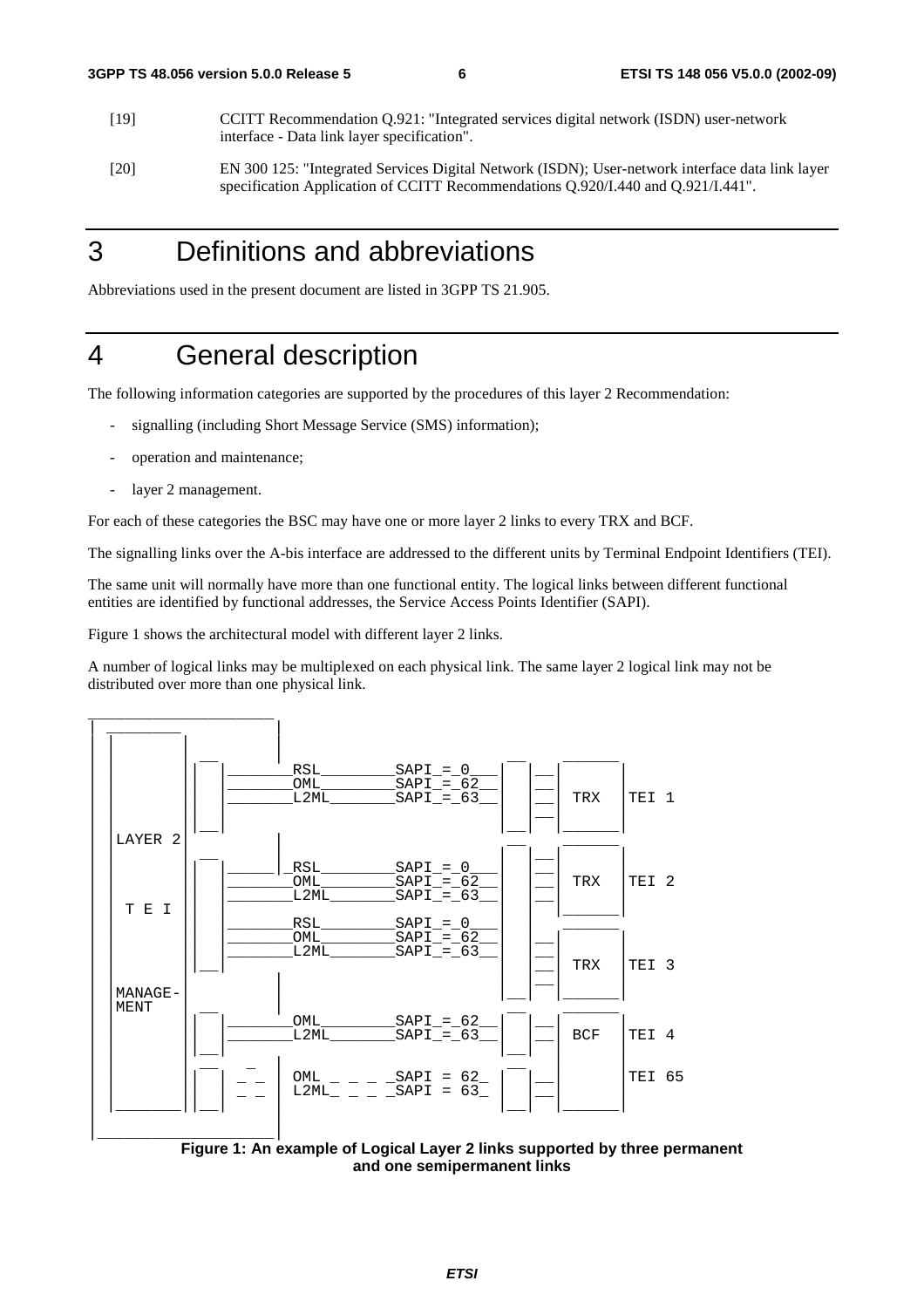# 5 Functional contents

The basic functional content of the layer 2 protocol is:

- transparent layer 2 links and time fill;
- point-to-point dedicated layer 2 links addressing both physical entities and functional entities;
- point-to-multipoint addressed links used for layer 2 management;
- basic functions for TEI assignment and management;
- basic priority functions;
- basic supervision of links when not carrying traffic;
- sequence control;
- transmission error control;
- control of errors not recoverable by retransmission.

# 6 LAPD functions

The LAPD functions as specified in EN 300 125 are applicable. However, the exceptions and modifications specified in the remainder of the present document shall be used.

# 6.1 Exceptions and modifications

In the following headlines from EN 300 125 are kept and references are made to the corresponding clause of EN 300 125.

### 6.1.1 Void

# 6.1.2 Command/Response field bit (C/R)

(Refer to EN 300 125, part 2, clause 3.3.2)

In GSM PLMN's BSC represents the network side and TRX/BCF the user side of the interface.

### 6.1.3 Service Access Point Identifier (SAPI)

(Refer to EN 300 125, part 2, clause 3.3.3)

The SAPI values for the A-bis interface are as listed in table 1.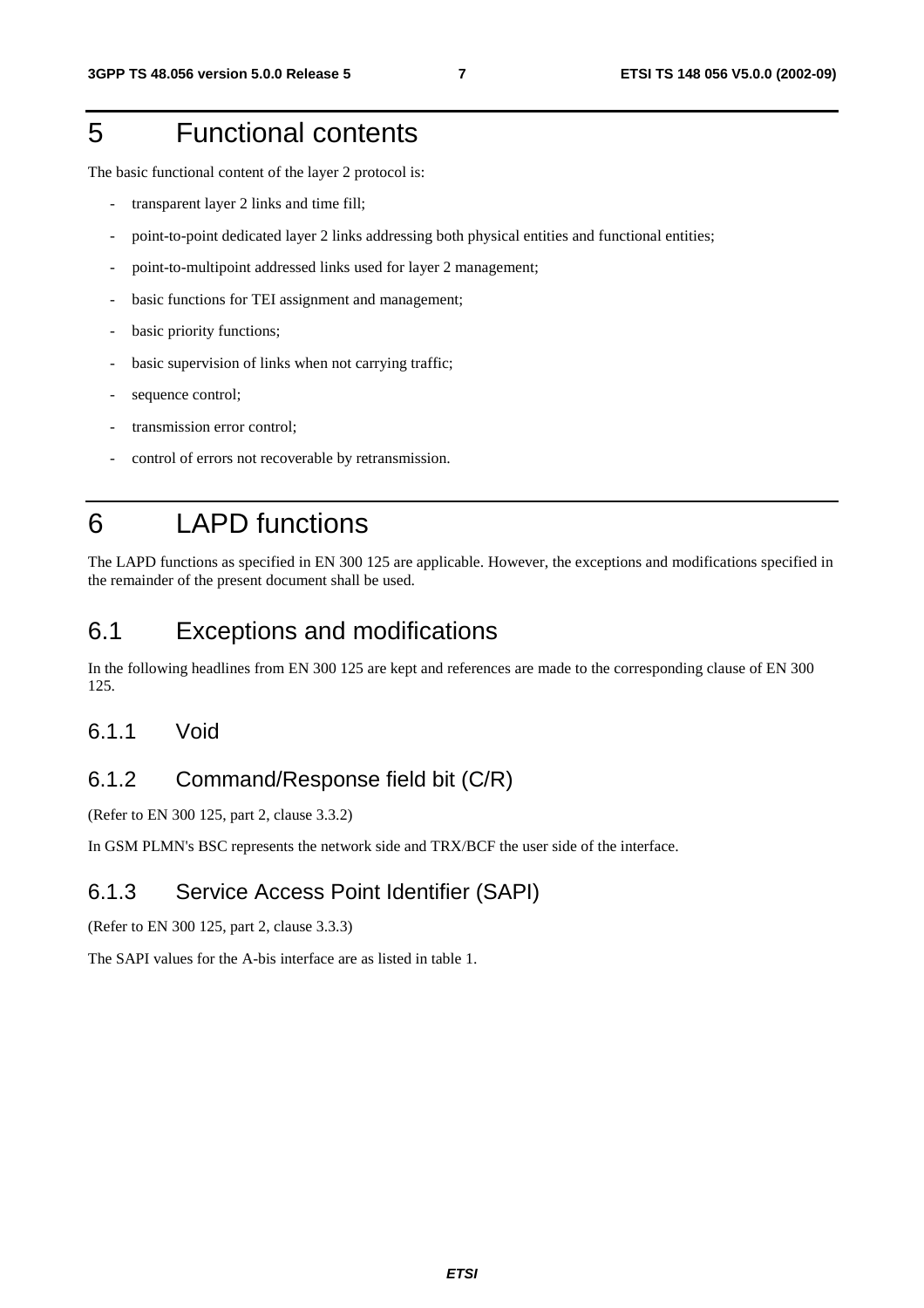| <b>SAPI value</b> | Related layer 3 or layer management entity                                                            | Priority |
|-------------------|-------------------------------------------------------------------------------------------------------|----------|
|                   | Radio signalling procedures                                                                           |          |
|                   | Reserved for packet mode communications using Q.931 call control procedures<br>(Not used in GSM PLMN) |          |
| 16                | Reserved for packet communication conforming to X.25 level 3 procedures (Not<br>used in GSM PLMN      |          |
| 62                | Operation and maintenance procedure                                                                   |          |
| 63                | Layer 2 management procedures                                                                         |          |
| All others        | Reserved for future standardization                                                                   |          |

**Table 1: Allocation of SAPI values and priority classes** 

# 6.1.4 TEI for point-to-point data link connection

(Refer to EN 300 125, part 2, clause 3.3.4.2).

The remaining Terminal Endpoint Identifier (TEI) values are used for the point-to-point data link connections associated with the addressed Service Access Point (SAP). The range of TEI values shall be allocated as shown in table 2.

#### **Table 2: Allocation of TEI values**

| <b>TEI value</b> | User type                                           |  |
|------------------|-----------------------------------------------------|--|
| $0 - 63$         | TEI assignment for fixed TRX and BCF addresses      |  |
| 64-126           | TEI assignment for additional, TRX or BCF addresses |  |

NOTE: A BCF is given a separate layer 2 link only if it is not integrated with a TRX.

### 6.1.5 Commands and responses

(Refer to EN 300 125, part 2, clause 3.6.1)

The XID command and response are not used.

## 6.1.6 Exchange identification (XID) command/response

(Refer to EN 300 125, part 2, clause 3.6.12)

This functionality is not used.

### 6.1.7 MDL-XID

(Refer to EN 300 125, part 2, clause 4.1.1.9)

This functionality is not used.

### 6.1.8 PH-DATA, PH DEACTIVATE and PH-ACTIVATE

(Refer to EN 300 125, part 2, clauses 4.1.1.10 - 4.1.1.12)

This functionality is not relevant.

### 6.1.9 MPH-ACTIVATE, MPH-DEACTIVATE an MPH-INFORMATION

(Refer to EN 300 125, part 2, clauses 4.1.1.13 - 4.1.1.15)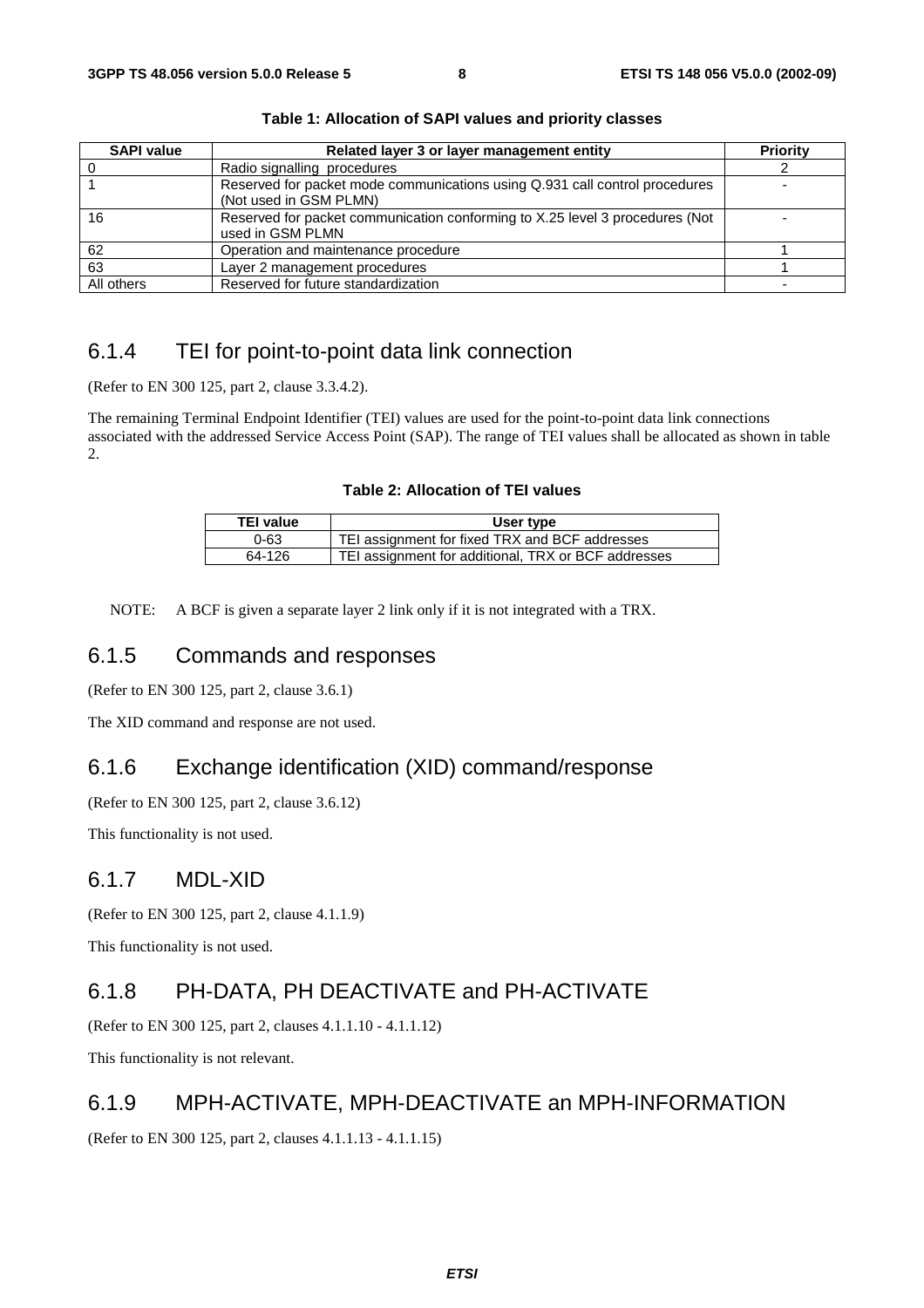This functionality is not relevant.

### 6.1.10 Priority indicator

(Refer to EN 300 125, part 2, clause 4.1.3.1)

The different SAPIs are given the priority classes as listed in table 1 when contending (with priority one as the highest).

### 6.1.11 Terminal Endpoint Identifier (TEI) management procedures

#### (Refer to EN 300 125, part 2, clause 5.3)

Due to the special assignment functions needed on the A-bis interface there are modifications and additions to the assignment procedures. The rest of clause 5.3 in EN 300 125, part 2, is kept if not stated otherwise.

#### 6.1.11.1 General

(Refer to EN 300 125, part 2, clause 5.3.1)

TEI management for A-bis interface is based on the following procedural means:

- a Subset of the TEI assignment procedures;
- the TEI check procedures;
- the TEI remove procedures;
- an additional TEI assignment procedure.

The TEI management needs procedures to check the used TEI values and procedures for reaction in situation where more than one TRX equipment uses the same TEI value. In addition to the fixed values it shall be possible to use additional TEI value to the same TRX equipment and thus increase the signalling capacity.

#### 6.1.11.2 TEI assignment procedure

(Refer to EN 300 125, part 2, clause 5.3.2)

The TEI assignment procedure used on the A-bis interface has some additions to the automatic TEI assignment procedure specified in EN 300 125, part 2.

To facilitate the configuration control in the BSC each TRX will have a fixed TEI and possibly get access to one or more additional TEIs assigning physical channels/layer 2 links.

The layer 2 links may all be turned on and off according to the normal automatic TEI assignment scheme but the TRX may only request identified TEI values which is (semi-) permanently programmed or programmed by operation and maintenance messages.

In GSM the reference number Ri is not used. It is only misoperation situations resulting from double failures that could be prevented/solved faster by this parameter. The marginal advantage is not supposed to motivate the application of a random generator and the checking procedure.

The subset of the automatic assignment procedure applicable for the first layer 2 link to a TRX shall have the following modifications to EN 300 125, part 2:

- the identity request shall have an Ai value in the range 0-63 identifying the TEI value which is requested for activation;
- on reception of the identity request message the BSC will check that the requested TEI may be used from the configurations aspects and then perform a normal TEI check procedure to prevent a double assignment;
- if the TEI request is accepted an identity assigned message with the requested TEI number is received by TRX before the expiry of timer T202;
- a successful assignment procedure is shown in figure 2.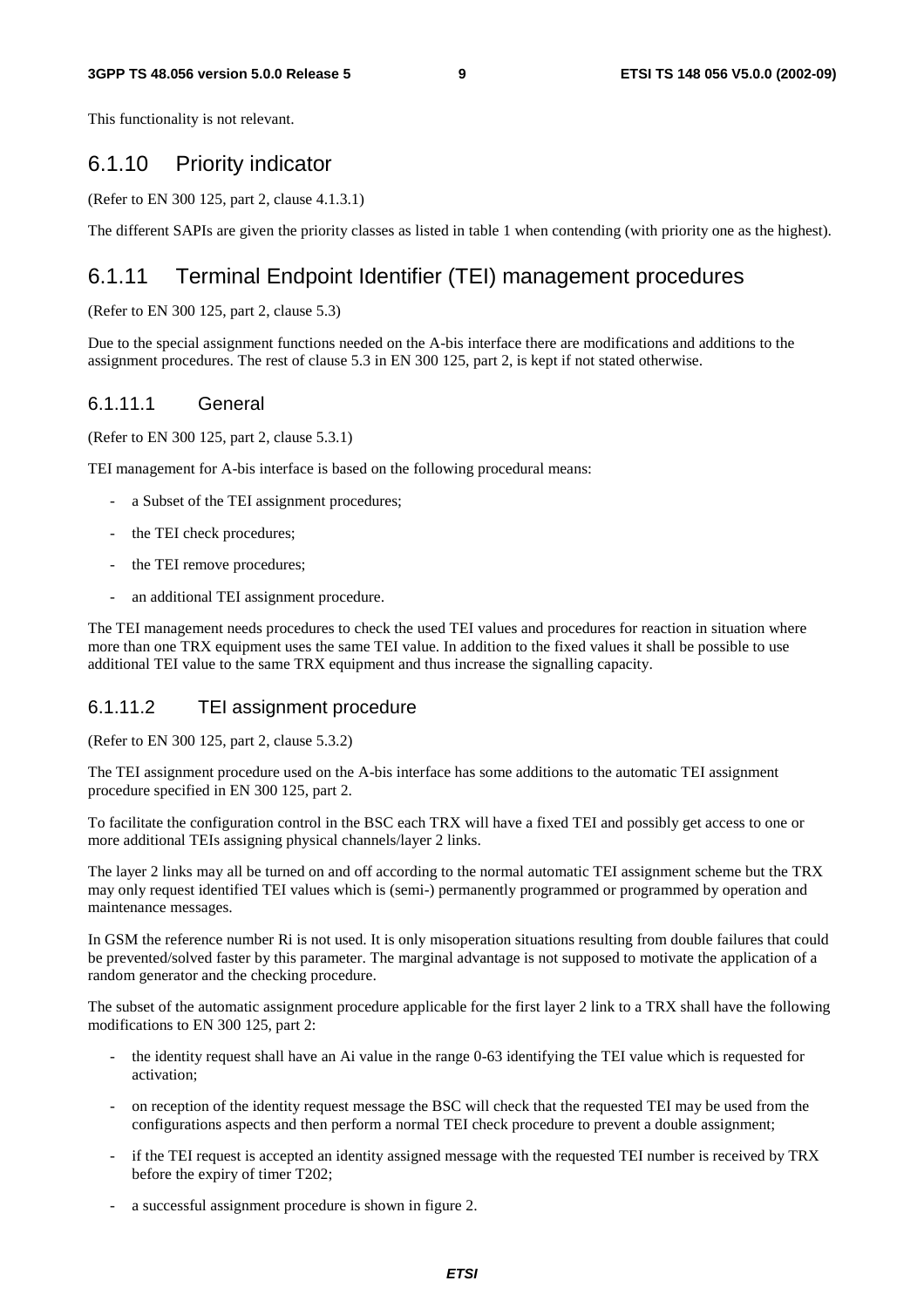

If timer T201 expires the request shall be repeated once and timer T201 restarted

#### **Figure 2: A successful assignment procedure**

If timer T202 expires the assignment procedure did not succeed, and the TRX will take further actions in accordance with the procedures as specified in EN 300 125, part 2.

If within the assignment procedure an identity check response is received, then the requested TEI value is already in use. There shall be no answer to the requesting TRX and an error indication shall be sent to O&M.

An example of a non-successful assignment procedure is shown in figure 3.

|           | TRX                                                                                  | <b>BSC</b> |
|-----------|--------------------------------------------------------------------------------------|------------|
| T202<br>V | Identity request (Ai)<br>Identity check request (Ai)<br>Identity check response (Ai) | T201       |
|           |                                                                                      |            |

If timer T201 expires the request shall be repeated once and timer T201 restarted

#### **Figure 3: An example of assignment in error case (TEI value already in use)**

The additional TEI assignment procedure is equivalent to the normal one with two exceptions:

- the TEI value is in the range:  $64-126$ ;
- the TEI value and the identification of which physical link it shall operate on is transmitted to the TRX from BSC in an operation and maintenance message. This layer 3 O&M message is transferred on an already assigned layer 2 link. (See 12-series of GSM Technical Specifications).

The successful additional assignment procedure is shown in figure 4.



If timer T201 expires the request shall be repeated once and timer T201 restarted

#### **Figure 4: The procedure for assigning an additional TEI to a TRX or BCF**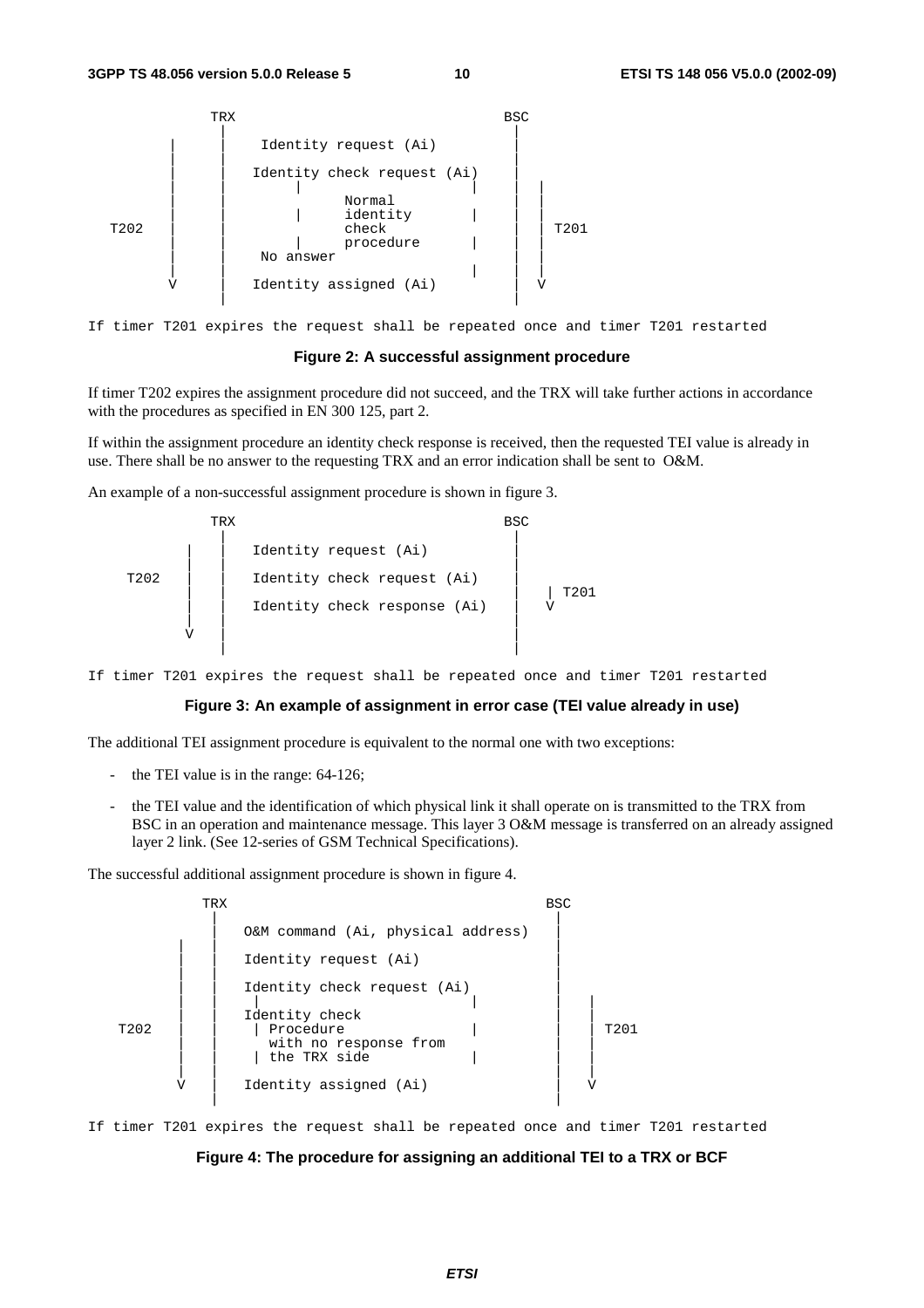### 6.1.11.3 TEI identity verify procedure

(Refer to EN 300 125, part 2, clause 5.3.5)

This procedure is not used.

#### 6.1.11.4 Formats and codes.

(Refer to EN 300 125, part 2, clause 5.3.6)

All messages except Identity verify and Identity denied are used. The Ai is used as described in clause 6.1.11.2, the modification to EN 300 125, part 2, clause 5.3.2. The Ri parameter is not used and will always be coded 0000 0000.

The coding of each field of the various messages is specified in table 3.

**Table 3: Codes for messages concerning TEI management procedures** 

| Message name                                 | Layer<br>management<br>entity identifier | <b>Reference</b><br>number<br>Ri | <b>Message</b><br>type | <b>Action indicator</b><br>Ai                         |
|----------------------------------------------|------------------------------------------|----------------------------------|------------------------|-------------------------------------------------------|
| Identity request<br>(user to network)        | 0000 1111                                | Not used<br>(code 0)             | 0000 0001              | $Ai = 0-126$                                          |
| Identity assigned<br>(network to user)       | 0000 1111                                | Not used<br>(code 0)             | 0000 0010              | $Ai = 0.126$<br>Assigned TEI value                    |
| Identity check request<br>(network to user)  | 0000 1111                                | Not used<br>(code 0)             | 0000 0100              | $Ai = 0-127$<br>Check all TEI values                  |
|                                              |                                          |                                  |                        | $Ai = 0.126$<br>TEI value to be checked               |
| Identity check response<br>(user to network) | 0000 1111                                | Not used<br>(code 0)             | 0000 0101              | $Ai = 0.126$<br>TEI value in use                      |
| Identity remove<br>(network to user)         | 0000 1111                                | Not used<br>(code 0)             | 0000 0110              | $Ai = 0-127$<br>Request for removal of all TEI values |
|                                              |                                          |                                  |                        | $Ai = 0.126$<br>TEI value to be removed               |

### 6.1.12 Automatic negotiation of data link layer parameters

(Refer to EN 300 125, part 2, clause 5.4 and annex IV)

The procedures are not supported.

#### 6.1.13 Establishment procedures

(Refer to EN 300 125, part 2, clause 5.5.1.2)

The timer T203 shall be implemented in the equipment on both sides of interface A-bis.

### 6.1.14 N(S) sequence error

(Refer to EN 300 125, part 2, clause 5.8.1 and appendix I)

As it is the case in EN 300 125, the optional procedure for retransmission as described in Appendix I is not supported.

### 6.1.15 List of system parameters

(Refer to EN 300 125, part 2, clause 5.9)

All the default values are given in the following clauses.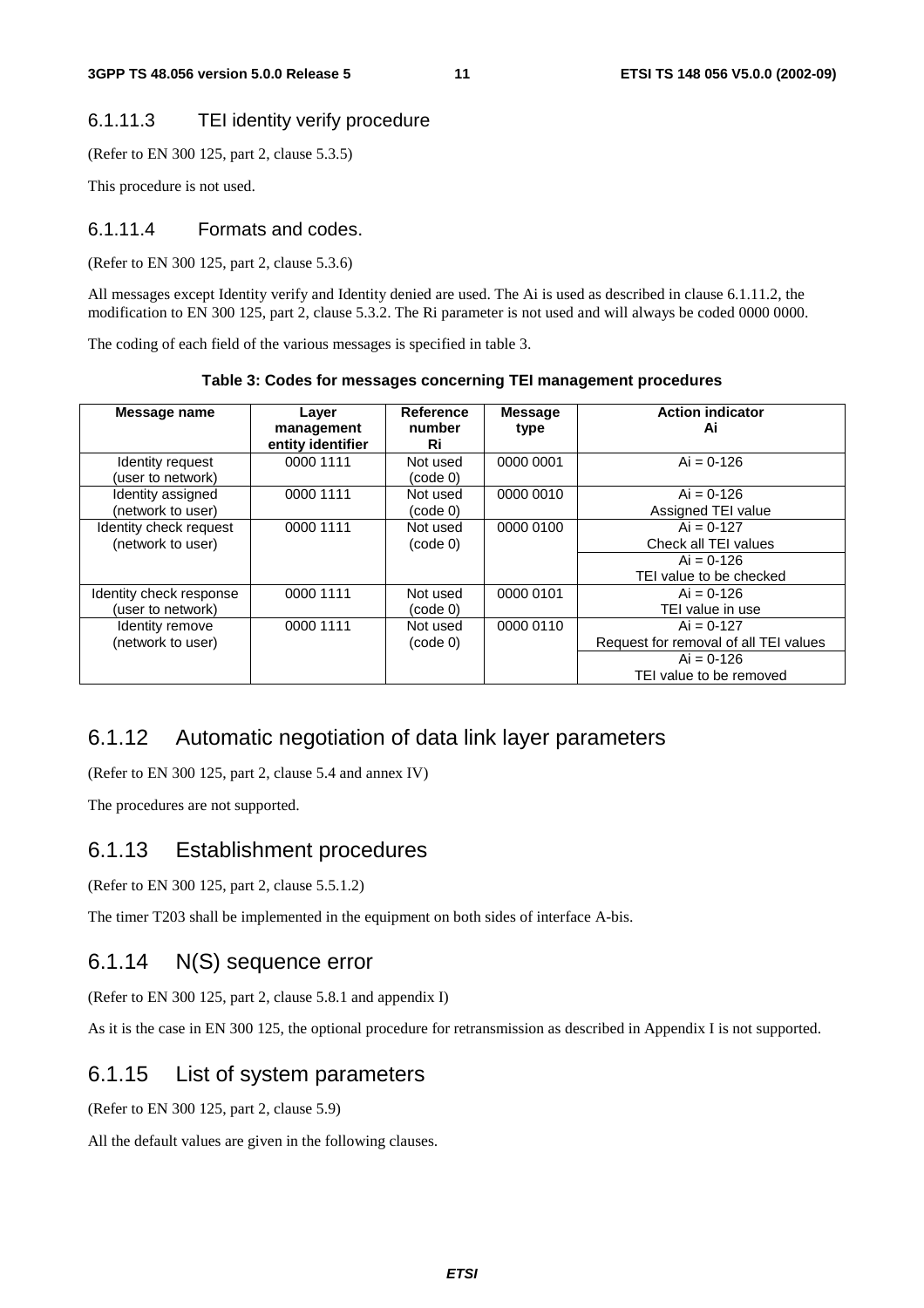#### 6.1.15.1 Timer T200

(Refer to EN 300 125, part 2, clause 5.9.1)

The default value of timer T200 is 240 ms starting from the end of a transmitted frame.

NOTE: This timer depends on the timer values used for supervising the message flow between the Mobile Station (MS) and the network. The proper operation of the procedure requires timer T200 to be greater than the maximum time between transmission of command frames and the reception of their corresponding response or acknowledgement frames and shorter than the shortest layer 3 timer used for supervising this message flow.

#### 6.1.15.2 Maximum number of retransmissions (N200)

(Refer to EN 300 125, part 2, clause 5.9.2)

The default value of (N200) is 3.

#### 6.1.15.3 Maximum number of octets in an information field (N201)

(Refer to EN 300 125, part 2, clause 5.9.3)

The default and maximum value of (N201) is 260 octets for all SAPI values.

#### 6.1.15.4 Maximum number of transmission of the TEI identity request message (N202)

(Refer to EN 300 125, part 2, clause 5.9.4)

Not used (i.e. equivalent to infinity).

#### 6.1.15.5 Maximum number of outstanding frames (K)

(Refer to EN 300 125, part 2, clause 5.9.5)

For the SAPI value 0 identifying radio signalling the default (K) value shall be 2. For all other SAPIs the value shall be set to the fixed value of 1.

NOTE: The value of K for SAPI value 0 shall always be greater than the k value for the other SAPIs.

#### 6.1.15.6 Timer T201

(Refer to EN 300 125, part 2, clause 5.9.6)

Timer T201 shall have the default value 1 second.

#### 6.1.15.7 Timer T202

(Refer to EN 300 125, part 2, clause 5.9.7)

The minimum time between the transmission of TEI Identity request messages is a system parameter (T202) which shall be set to 15 seconds.

#### 6.1.15.8 Timer T203

(Refer to EN 300 125, part 2, clause 5.9.8)

The timer T203 represents the maximum time allowed without frames being exchanged for each TEI. The value of timer T203 shall be 10 seconds.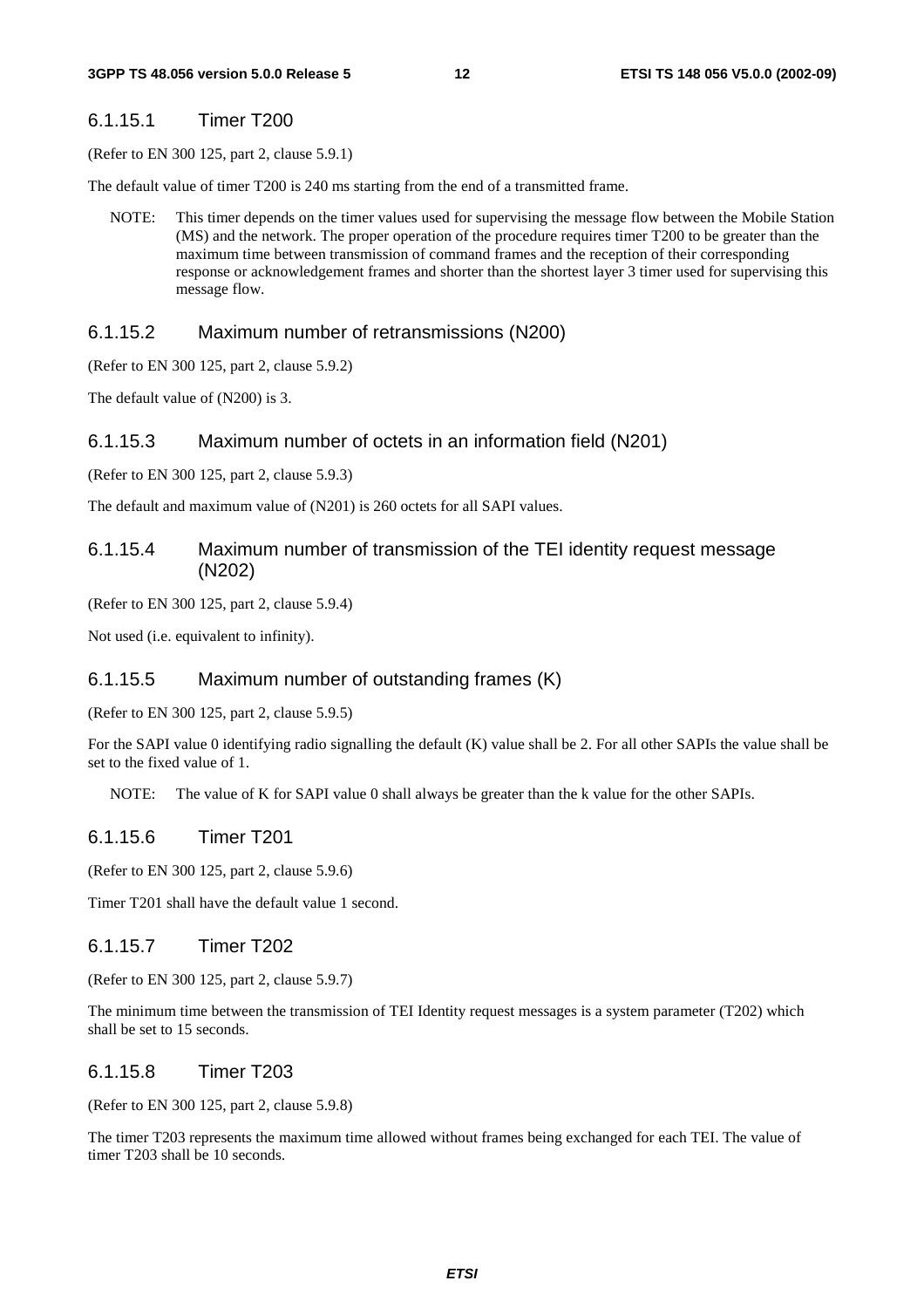# 6.1.16 Data link layer monitor function

(Refer to EN 300 125, part 2, clause 5.10)

The supervisory function will be used in the equipment on both sides of the A-bis interface.

## 6.1.17 Miscellaneous

(Refer to EN 300 125, part 2, appendix I-IV)

The functionalities specified in appendix I-IV of EN 300 125, part 2, is not used.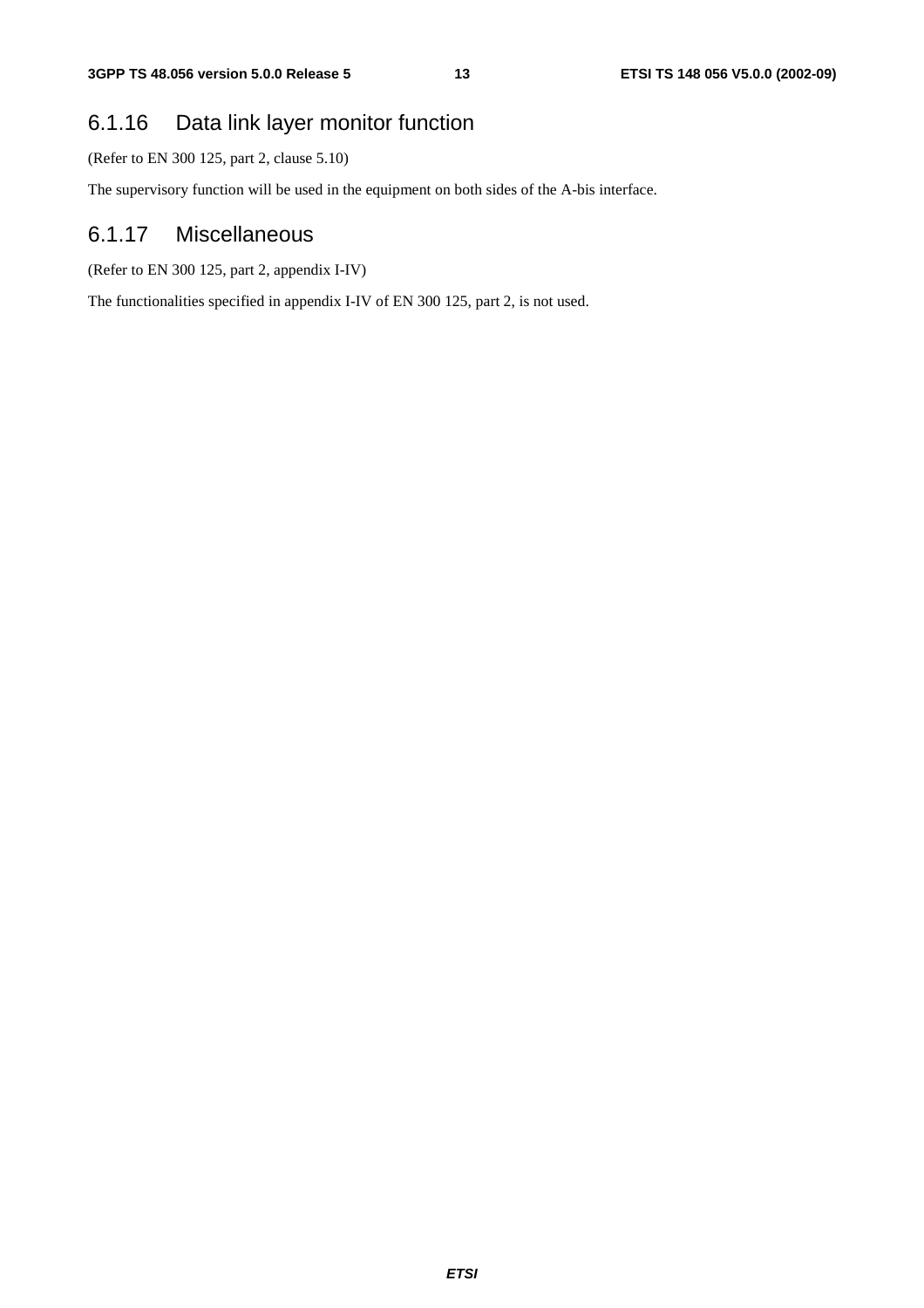# Annex A (informative): Change History

| TSG #   | <b>TSG Doc.I CR IRevi</b> |  | <b>Subject/Comment</b>               | <b>New</b> |
|---------|---------------------------|--|--------------------------------------|------------|
| Septemb |                           |  | Version 5.0.0 based on version 4.0.0 | 5.0.0      |
| er 2002 |                           |  |                                      |            |